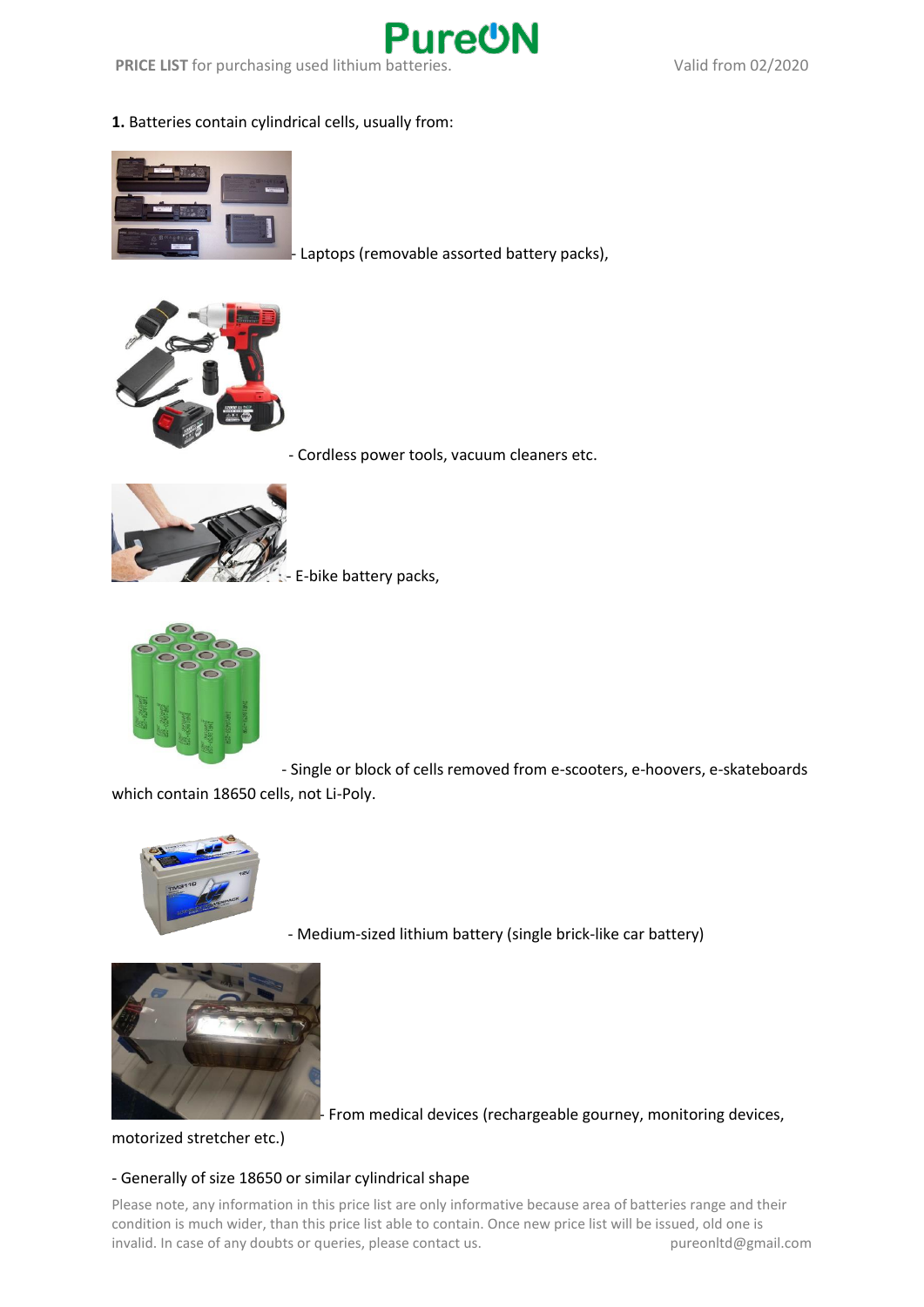Unknown condition—up to €1 per kg. This includes plastic shells. Batteries MUST be clean and show no obvious marks of damage (burn, liquid or electrolyte spillage, heavy corrosion etc).

Known condition—up to €3.50 per kg, depending on condition (for example, battery from medical device, e-bike after crash or casing is cracked and due to safety regulations, it is not possible to use it anymore, but if the cells are intact or the battery pack is technically still working)



**2.** Li-Poly and other "non-removable" batteries from inside of devices.

a) Generally Li-Poly factor

- from devices such as smartphones, drones, radio controlled models, model aircraft, mp3 players, tablets, lightweight laptops etc.

b) Other sizes (cylindrical, prismatic etc)

- Digital cameras and camcorders, Electronic cigarettes, handheld game consoles…

Up to  $\epsilon$ 1 per kg, no matter the condition, except for heavy damage/destroyed items.



**3.** Batteries from e-cars (BEV, PHEV etc.)—weight is calculated based on the cells inside the battery pack, not the whole unit.

a) Damaged—battery shows marks of burning, suffering from liquid damage (drowned car), corrosion, heavy mechanical damage—up to €1 per kg.

b) Unknown condition, but nothing obvious by visual

inspection (no marks of burn, electrolyte leaking, drowning, corrosion etc.) or have minor visual damage (battery pack shell/casing compromised by mechanical impact)—€2 per kg

c) Known condition batteries, like proven low mileage AND battery pack is in working condition range between €2-5 per kg of cells, depending on the cells type, type of car, year of manufacture etc.

**4.** In case batteries are build-in within device (phone, scooter, skateboard etc), we can collect whole device/vehicle, but *do not* return it after battery removal. They have unknown history and/or conditions and can be dangerous or cause serious injury. For this reason we are responsible for appropriate recycling them, as usually they need dismantle due contain hazardous/electronic waste. We do not re-selling them under any circumstances, even they can appear as functional.

Data privacy rule: We are working strictly according privacy protection rules and processes, so we guarantee to completely destroying such device, that any remain data will be not possible to read.